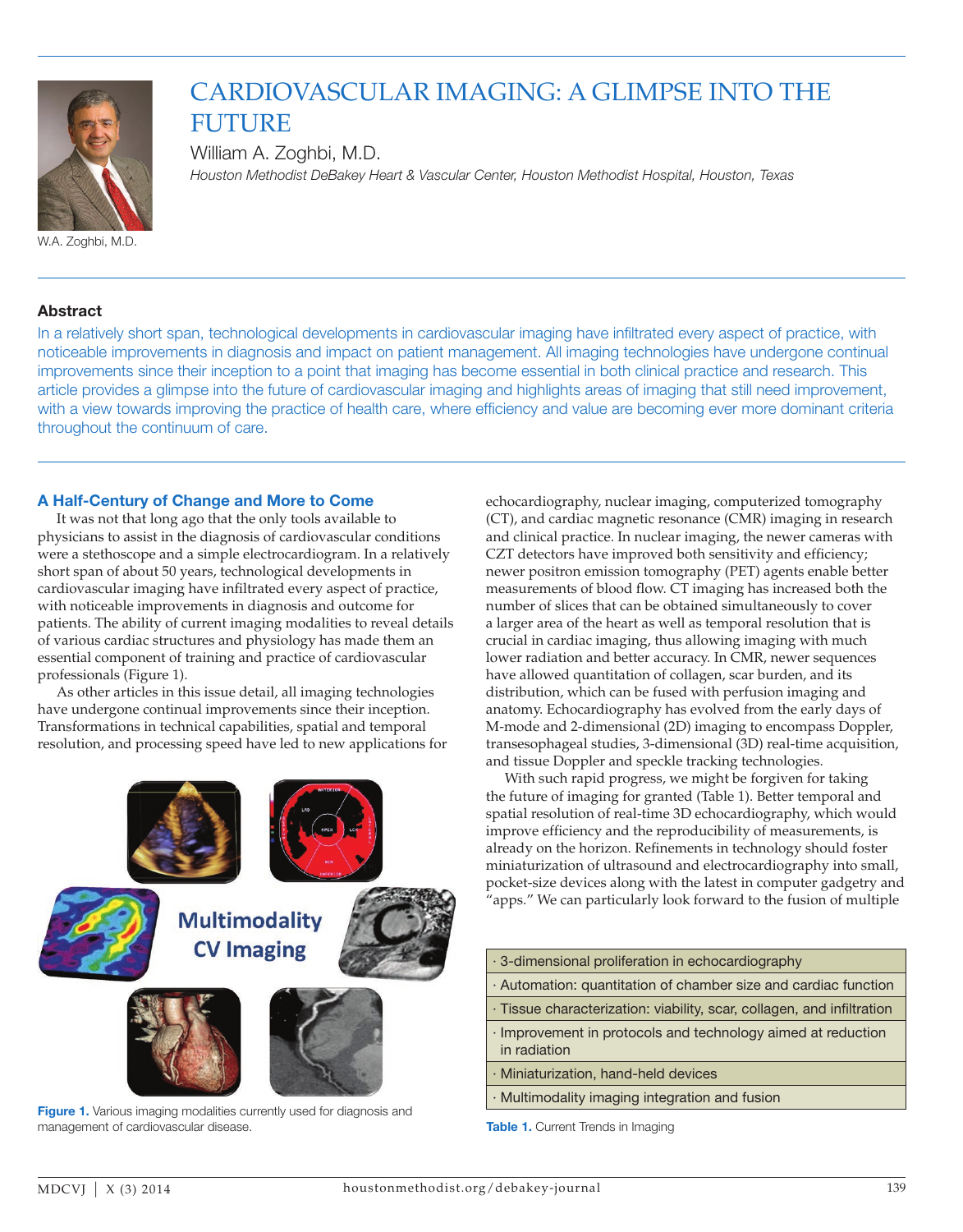

imaging modalities, particularly in assessing structural heart disease and in the interventional arena (Figure 2).

The world of health care is changing, even as the population of patients at cardiovascular risk keeps expanding. In this article, I will highlight areas of imaging that still need improvement with a view to improving health care practice, $1$ where efficiency and value are becoming ever more dominant criteria throughout the continuum of care—from early detection and prevention of cardiovascular disease to treating advanced illness.

#### **Advances in Evaluation of Cardiac Function**

A major determinant of prognosis is cardiac function. The two primary modalities for assessing function are echocardiography and cardiac MRI (CMR), which provide structural imaging and good temporal resolution. Cardiac MRI is the current standard for quantitation of cardiac chambers and ejection fraction of both right and left ventricles. Its characterization of myocardial tissue is unique among imaging technologies in that it is the only one that can image scar tissue through the use of delayed gadolinium enhancement. Newer methodologies are aimed at refining quantitation of diffuse scarring or increases in collagen content, which would complement investigations on diastolic function. Software for automation of such quantitative parameters is currently being enhanced.

Progress in two areas of echocardiography should soon greatly aid the assessment of cardiac function. First, high volume rate imaging with 3D echocardiography, with real-time image capture in a single beat, will facilitate quantitation of ventricular volumes and ejection fraction. Second, automated quantitation of flow at valve annular sites, arising from combined 3D annular size without geometric assumptions and from 3D flow maps at the same site, should soon become a clinical reality.<sup>2</sup> This information will be particularly useful in the quantitation of valvular regurgitant lesions.

# **Dyssynchrony map**



**Figure 2.** Fusion of cardiac computed tomography, imaging of cardiac veins, and echocardiographic imaging with a dyssynchrony map (courtesy of Dr. Roberto Lang). This could optimize the localization of biventricular pacing leads in patients with heart failure and ventricular dyssynchrony.

**Fused Image** 

Diastolic function assessment has relied on Doppler echocardiographic techniques, which offer high temporal resolution. Noninvasive assessment of diastolic function and ventricular filling pressure currently requires a combination of Doppler mitral inflow dynamics and tissue Doppler at two mitral annular sites (septal and lateral). The limitation of this approach is its focal, regional nature, which is not representative of total diastolic myocardial function and properties. In the future, improved 3D time resolution will enable an evaluation of global diastolic function that is more representative of cardiac function than currently inferred from limited interrogation of annular sites.

The advent of speckle tracking technology has allowed current measurements of strain and strain rate using 2D approaches to quantitate regional and global function.<sup>3,4</sup> With expected improvements in the technology and standardization of the methodologies among industry vendors, application of speckle tracking to 3D echo will further enhance the accuracy of strain and strain rate measurements without assumptions of deformation in the 3D space. This will make quantitation of regional and global function even more robust.

#### **Imaging in Coronary Artery Disease**

The gold standard for detecting ischemia with noninvasive imaging techniques has been during stress testing with echocardiography and nuclear perfusion techniques. Cardiac MRI is gradually making its mark in this field as well. In the future and with more competitive pricing going forward, one can foresee an important role for CMR, especially in patients with depressed ventricular function, since it can provide a comprehensive evaluation of cardiac function, assess the extent of previous infarction along with residual viability, and determine the extent of peri-infarct or distant ischemia all in the same setting. In fact, CMR has an edge in ascertaining myocardial viability, as it is currently the only methodology that can image a scar directly with good spatial resolution.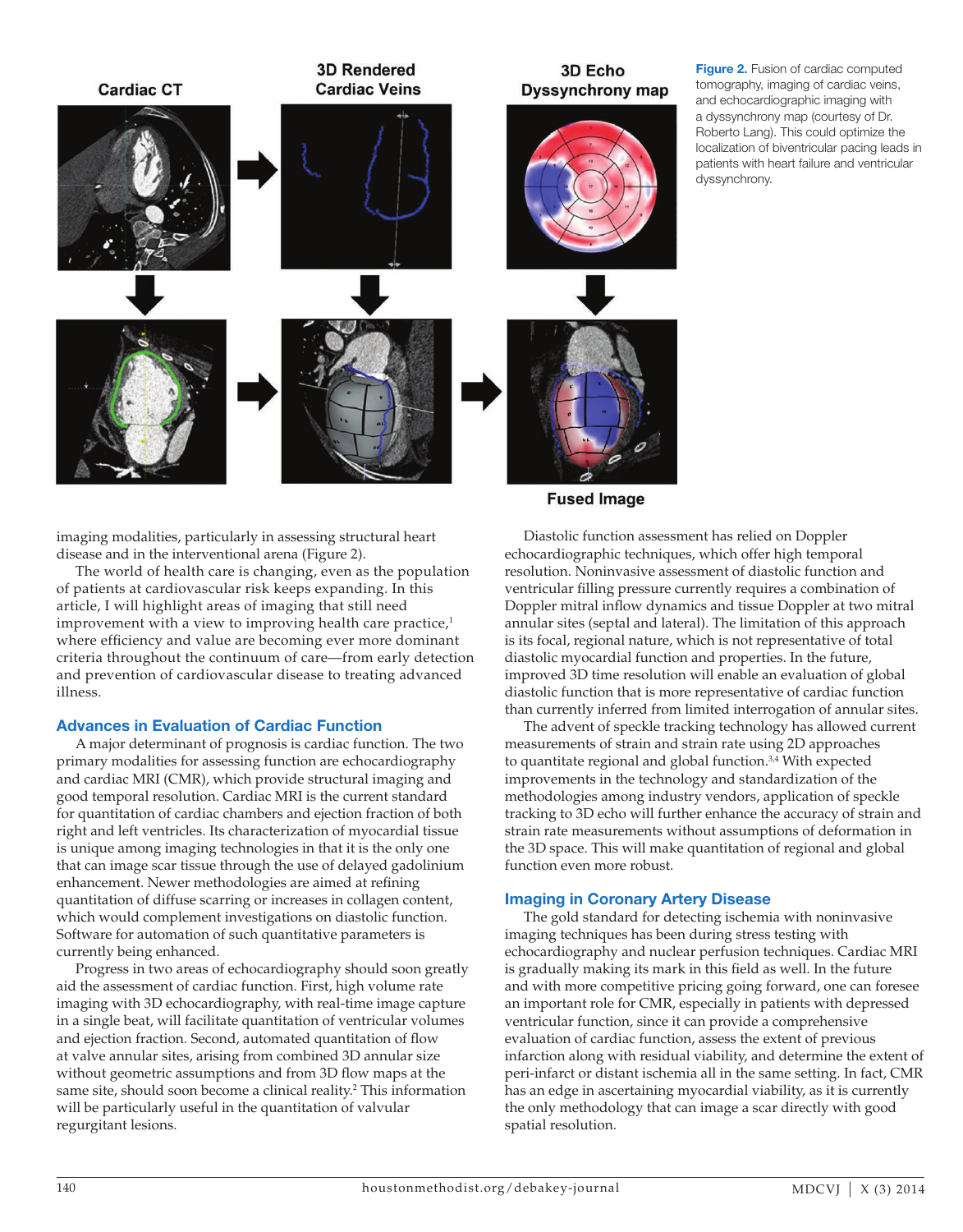| · Clinical risk factors (age, gender, symptoms, smoking,<br>hypertension, cholesterol, diabetes, etc.) |
|--------------------------------------------------------------------------------------------------------|
| $\cdot$ Cardiac phenotype                                                                              |
| - Coronary calcifications                                                                              |
| - Left ventricular hypertrophy                                                                         |
| - Left ventricular global/regional dysfunction                                                         |
| - Diastolic properties/left atrial volume                                                              |
| · Exercise tolerance                                                                                   |
| · Stress-induced ischemia and extent                                                                   |
| · Vascular atherosclerosis imaging                                                                     |

**Table 2.** Towards Identifying Total Cardiovascular Risk

While stress echocardiography and stress nuclear techniques can identify low- and high-risk individuals and help select patients for medical or invasive management in the vast majority of patients, there are some challenges in the evaluation of coronary artery disease that require better approaches. The presence of left bundle branch block presents a difficulty for both stress echo and nuclear imaging. Recent investigations with CMR suggest that it may have an edge in this situation by providing a comprehensive evaluation of stress wall motion, perfusion, and late gadolinium enhancement. Assessment of the inferior base can present difficulties for wall motion techniques or nuclear imaging, and left ventricular hypertrophy presents a challenge for detecting wall motion abnormalities, particularly during dobutamine stress and with perfusion techniques. Lastly, poor detection of balanced ischemia in patients with multivessel disease remains an underappreciated weakness of nuclear techniques, whereas a hypertensive response during

exertion poses specificity concerns for echocardiography and other wall-motion-based techniques. In some of these equivocal situations, one usually proceeds to further imaging with either CT or invasive coronary angiography to delineate the presence or absence of coronary artery disease, depending on the clinical scenario and findings.

Going forward, we need to shift the focus from ischemia detection to addressing total cardiovascular risk for a particular individual. Identifying and decreasing total cardiovascular risk has been highlighted in the recent ACC/AHA guidelines on the treatment of hypercholesterolemia.<sup>5</sup> Imaging can enhance this risk assessment by identifying the phenotype (e.g., coronary calcifications or atherosclerosis) in addition to detecting ischemia and other cardiovascular changes that portend an adverse outcome, such as left ventricular hypertrophy and diastolic dysfunction (Table 2). This has been substantiated in recent investigations using a coronary calcium score in individuals with normal stress nuclear techniques; patients with higher calcium scores despite a normal stress nuclear test were at incrementally higher risk of cardiovascular events because of a higher burden of coronary atherosclerosis.<sup>6</sup> This approach may also be applied to vascular imaging. Thus, we should aim to identify total cardiovascular risk, which encompasses clinical risk factors, the cardiac phenotype as defined by cardiac imaging, exercise tolerance, stress-induced ischemia, and the extent of vascular atherosclerosis with imaging. Studies are needed to substantiate this approach and thus improve our prevention strategies.

Atherosclerosis assessment will drive technological development in two more areas over the coming years: molecular imaging for earlier detection, and methods to characterize and predict plaque instability and acute coronary syndromes.<sup>7,8</sup> The evolution of imaging techniques, particularly with PET/CT fusion and more recently CMR/CT fusion, will enhance the diagnostic



**Figure 3.** Interventional imaging in the catheterization laboratory. Upper panels: positioning of a MitraClip for repair of mitral regurgitation with 3-dimensional echo transesophageal guidance and images of the valve after deployment. The lower panels show guidance of occluder devices in a patient with paravalvular prosthetic mitral regurgitation.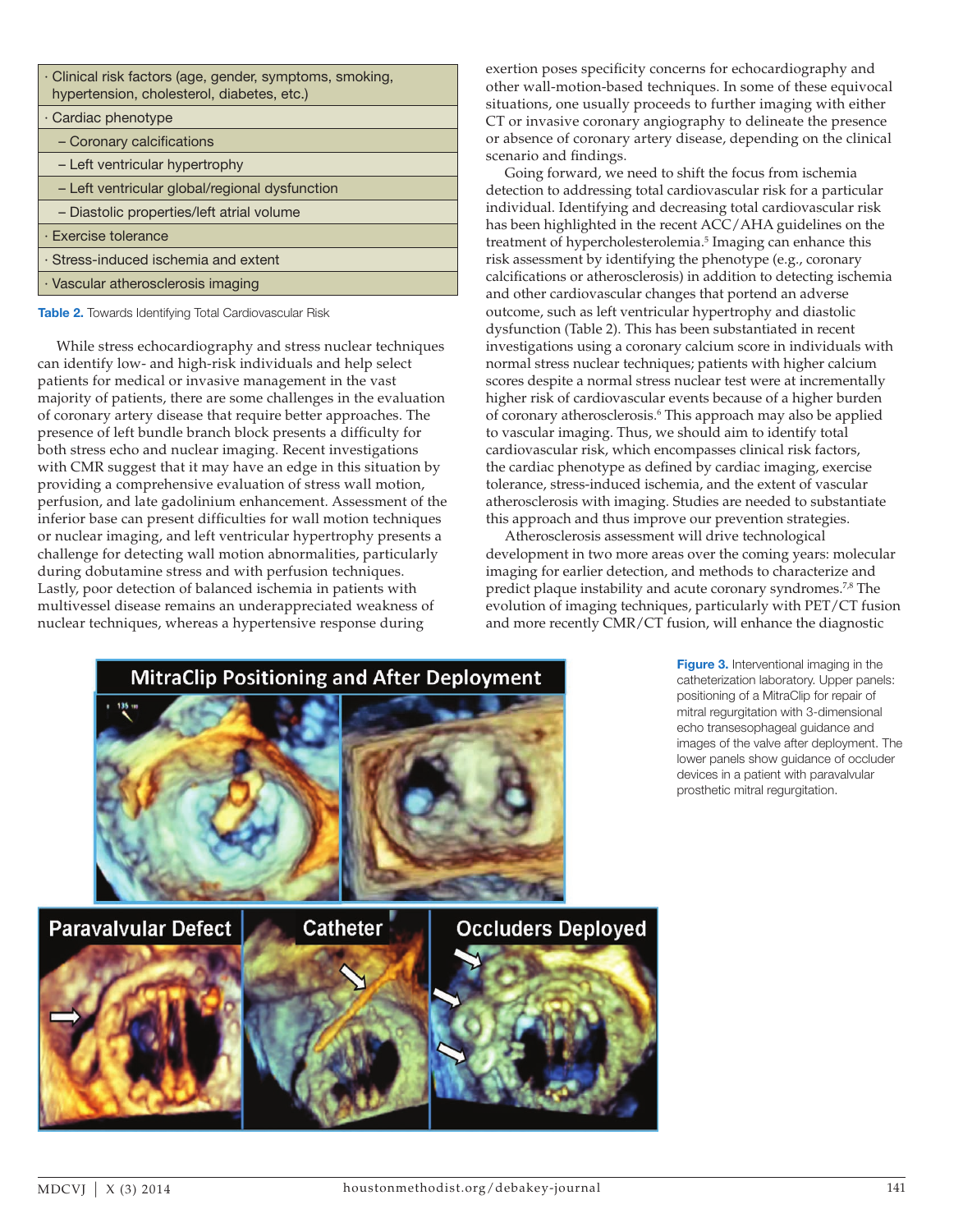

**Figure 4.** A depiction of mitral valve strain in a patient with mitral regurgitation prior to mitral valve repair and after surgical repair. With obliteration of the area of noncoaptation (defect) and adequate surgical repair, a significant decrease in the strain pattern is seen postoperatively.

power of imaging and may unravel dynamic changes that lead to earlier detection and prediction of the unstable patient.

#### **Interventional Imaging**

As imaging has evolved, so has the catheterization laboratory with the arrival of interventional cardiology and catheter-based techniques for repair of structural heart disease. These currently include tools or devices for atrial and ventricular septal defects, transcatheter aortic valve replacement (TAVR), mitral valve clip or other novel devices for mitral repair, occluders for repair of paraprosthetic valvular regurgitation, and, more recently, left atrial appendage occluder devices (Figure 3). Many of these procedures need imaging guidance for accurate deployment and evaluation of immediate results.<sup>9</sup> Thus has the hybrid field of "interventional imaging" gradually evolved. Interventional imaging holds the promise of improving patient care and outcome with less invasive procedures, but to fulfill the promise we need to provide this service with appropriate resources, training, and skill. The field is slated for impressive growth with a cohesive "Heart Team" approach, in which the imager is an integral member.<sup>10</sup>

#### **Valvular Heart Disease**

One of the great strengths of echocardiography has been in the evaluation of valvular heart disease. In fact, echocardiography has evolved over the years to become the first-line diagnostic modality for the assessment of native and prosthetic valves.<sup>11,12</sup> Echocardiography is quite robust at assessing the structure and significance of valvular lesions, particularly those with stenosis. More recently, 3D echocardiography, particularly with the transesophageal approach, has allowed us to see valve structure and motion in exquisite detail.

Nevertheless, evaluation of valvular regurgitation, particularly of the mitral valve, remains a challenge and accounts for significant variability among interpreters. Although guidelines have proposed a few parameters, $11$  they require integration of several findings and thus are amenable to variability. Future developments would aim at more robust, automated quantitation of valvular regurgitation. This could be from comparative volumetric 3D flow through the mitral valve and a systemic valve<sup>2</sup> and/or determination of vena contracta using 3D color Doppler or other novel methods.13 While flow convergence using 2D technology has been helpful in this assessment, limitations of this technique are evident in eccentric jets and in crescent-shape regurgitant orifices as seen in functional mitral regurgitation.<sup>13</sup>

The advent of catheter-based valve implantation or repair has presented new challenges in the assessment of valvular regurgitation. In the case of TAVR, paravalvular regurgitation may occur because of focal asymmetrical valve calcification or inadequate seating of the valve. Paravalvular regurgitation is quite variable (single or multiple sites; circular or crescent shapes) and has proven difficult to evaluate with conventional 2D Doppler. Similarly, the use of the mitral valve clip for repair of mitral regurgitation not infrequently results in residual 1-2 jets from the two created mitral orifices, complicating the assessment and quantitation of regurgitation severity. Future validation of quantitative methods and recommendations on how to approach these lesions will be helpful. Along these lines, a few lingering questions are worth pursuing: How best to evaluate the severity of valvular regurgitation in eccentric or multiple jets? What is the role of cardiac MRI in valvular regurgitation (native or prosthetic) since it is quite accurate in quantitation of flow, and when should it be used?

Another area for future technological development is that of 3D dynamic and automated mapping of valve motion. Software is being developed for better geometric assessment and, importantly, for quantitation of valve strain and stress. Early data show that the distribution of strain is much higher in organic valvular regurgitation and improves significantly after mitral valve repair (Figure 4).14 Further quantitation of stress and strain could provide more insight into the pathophysiology and natural history of valve disease and possibly improve mitral repair techniques that aim at preserving the mitral valve apparatus while at the same time reducing strain and stress for longer durability.

#### **Imaging and the Digital Revolution**

At the bedside, we have consistently relied on the stethoscope, essentially a 200-year-old technology. Studies in the late 1990's showing less than 30% accuracy of cardiac diagnoses at the bedside with a stethoscope are sobering<sup>15</sup>; the rate is likely similar or worse at present. While there are worthwhile discussions to be had about whether we are losing important skills, advances in miniaturization and digital technologies may soon make such discussions moot. Smartphones and tablets now carry apps for auscultation, heart rate and rhythm, and heart rate variability, not to mention health tips for patients. Although "hand-held" ultrasound devices have been produced over the years, miniaturization of echocardiography has only very recently provided us with a portable machine that truly fits in one's pocket. I believe this is the beginning of a true revolution in bedside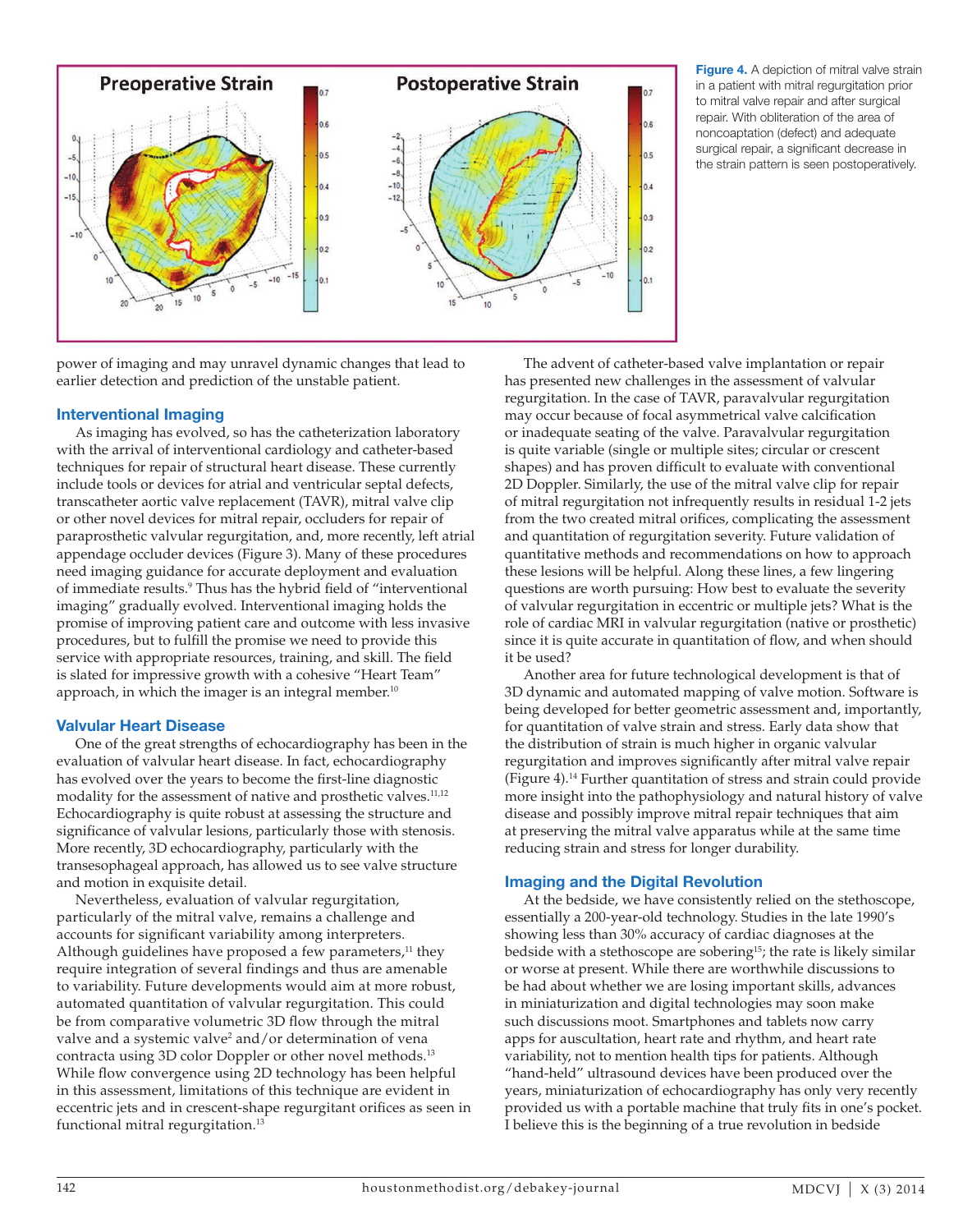| Improves CV examination and delivery of care                                                       | impa<br>(Tabl           |
|----------------------------------------------------------------------------------------------------|-------------------------|
| $\cdot$ Needs further education and training                                                       | high                    |
| · Selective Ultrasound use: questionable murmurs, follow-up<br>pericardial effusion, heart failure | incor<br>devi           |
| · Better triage for more advanced imaging & faster medical<br>decisions                            | unde<br>settin<br>in th |
| . Adoption predicated on ease of use, impact & payment models                                      | risk a                  |

**Table 3.** Incorporation of Imaging at the bedside in CV Examination

diagnostics, as one can foresee a combination of ultrasound with other devices that are important to the healthcare professional such as an electronic stethoscope and electrocardiogram, among other tools.16,17 Empowering the physician and healthcare professional at the bedside with simple yet powerful diagnostic tools allows earlier and more accurate diagnosis and management of patients and improved workflow. Even more importantly, bedside diagnostics through portable devices restores the conversation between the physician and patient; instead of test results being reported much later through third parties, the patient receives direct attention from the doctor and a prompt discussion of test results. Physicians in the emergency department and other clinical settings could easily use such devices to determine whether or not patients need further, more costly, imaging.

In order for cardiologists to optimize the use of these technologies in practice, however, we will need studies on the

ict of such devices as well as proper education and training le 3). Ideally, hand-held devices will be integrated into end healthcare systems so that findings are immediately porated into the electronic health record (Figure 5). Such ces are not just for wealthy healthcare systems, however; in erdeveloped countries where the equipment is used in rural ngs, such devices would afford quick and accurate diagnoses e field and assist busy healthcare professionals in population assessment.

#### **The Future of Cardiovascular Imaging: Opportunities and Challenges**

The past few decades have witnessed significant improvements in cardiovascular imaging, which is all to the benefit of better diagnosis, management, and early prevention of cardiovascular disease.1 Going forward, I expect the observed growth and refinements in imaging technology and applications to continue unabated, from high-end equipment of CT, nuclear, CMR, 3D echocardiography, and molecular imaging to miniaturization with hand-held devices. The future promises an unprecedentedly wide spectrum of opportunities (Table 4). Early detection of disease and assessment of the cardiac phenotype at early stages is paramount in preventing cardiovascular disease and particularly relevant in inherited diseases where genetic markers are not yet available and conventional risk factors are absent. There is also the possibility of using imaging for novel drug development and as a surrogate to patient outcome, where appropriate.



**Omniscope** 

**Auscultation - Heart** 

**Cardiac Ultrasound** 



#### **Vascular Ultrasound**

Electrocardiogram

Figure 5. A rendition of a proposed futuristic small hand-held device (Omniscope<sup>TM</sup>) developed by the author, incorporating vital signs, electronic auscultation, ultrasound, electrocardiographic rhythm strip, and other features that would also synchronize with electronic health records.17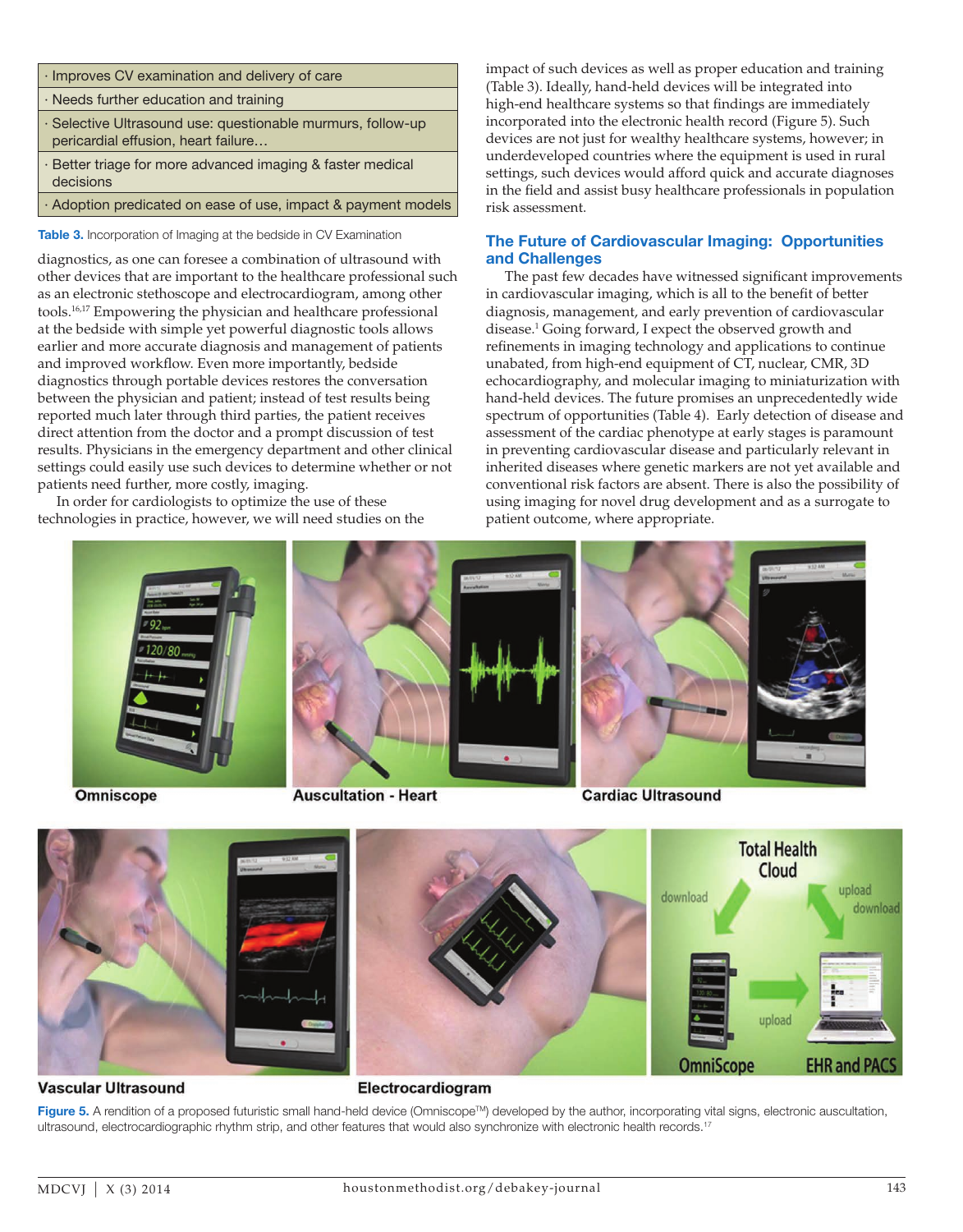Imaging is crucial in cardiovascular health care delivery

· Multimodality imaging ranges from High-end, molecular imaging to Hand-Held devices

- · Allows detection of early disease, identification of the cardiovascular phenotype
- · Possible use for novel drug development and as surrogate to patient outcome
- · Multimodality imaging: adding complexity, looking for value, appropriate use, comparative effectiveness
- · Novel technologies need to demonstrate value: impact on efficiency, patient care & outcome
- · Health care providers need to avoid layering of testing with various imaging modalities and use the least radiation
- Research is needed to identify best and cost-effective approaches to disease detection and management in a Digital & Multimodality Imaging world

**Table 4.** The Future of Multimodality CV Imaging: *Opportunities & Challenges*

Imaging will always be an integral part of clinical cardiovascular medicine. With new realities in health care emphasizing quality and cost-effectiveness, future technologies will need to demonstrate value through greater efficiency and efficacy of care and/or patient outcomes. Greater emphasis will be placed on appropriate utilization of technology and resources, including imaging.<sup>1,18,19</sup> It is therefore imperative to avoid layering of multiple tests in individual patients; we need to address both cost and safety in the context of patient-centered care. Ultimately, we need to identify, through research, the best approaches to disease detection and management with a focus on providing the best care to the patient.

Conflict of Interest Disclosure: Dr Zoghbi reports a licensing agreement with GE Healthcare and speaking engagements with Lantheus Medical Imaging, Inc.

Funding/Support: The authors have no funding disclosures. Keywords: cardiovascular imaging, echocardiography, nuclear imaging, computerized tomography, cardiac magnetic resonance, 3D echocardiography, molecular imaging

### **Reference**

- 1. Zoghbi WA. President's page: cardiovascular imaging: a look to the past, present and future. J Am Coll Cardiol. 2012 Dec 4;60(22):2331-4.
- 2. Thavendiranathan P, Liu S, Datta S, Rajagopalan S, Ryan T, Igo SR, et al. Quantification of chronic functional mitral regurgitation by automated 3Dimensional peak and integrated proximal isovelocity surface area and stroke volume techniques using realtime 3Dimensional volume color Doppler echocardiography: in vitro and clinical validation. Circ Cardiovasc Imaging. 2013 Jan 1;6(1):125-33.
- 3. Stanton T, Leano R, Marwick TH. Prediction of all-cause mortality from global longitudinal speckle strain: comparison with ejection fraction and wall motion scoring. Circ Cardiovasc Imaging. 2009 Sep;2(5):356-64.
- 4. Pirat B, Khoury DS, Hartley CJ, Tiller L, Rao L, Schulz DG, et al. A novel feature tracking echocardiographic method for the quantitation of regional myocardial perfusion: validation in an animal model of ischemia-reperfusion. J Am Coll Cardiol. 2008 Feb 12;51(6):651-9.
- 5. Stone NJ, Robinson J, Lichtenstein AH, Bairey Merz CN, Lloyd-Jones DM, Blum CB, et al. 2013 ACC/AHA Guideline on the Treatment of Blood Cholesterol to Reduce Atherosclerotic Cardiovascular Risk in Adults: A Report of the American College of Cardiology/American Heart Association Task Force on Practice Guidelines. J Am Coll Cardiol 2013 Nov 7. [Epub ahead of print]
- 6. Chang SM, Nabi F, Xu J, Peterson LE, Achari A, Pratt CM, et al. The coronary artery calcium score and stress myocardial perfusion imaging provide independent and complementary prediction of cardiac risk. J Am Coll Cardiol. 2009 Nov 10;54(20):1872-82.
- 7. Leuschner F, Nahrendorf M. Molecular imaging of coronary atherosclerosis and myocardial infarction: considerations for the bench and perspectives for the clinic. Circ Res. 2011 Mar 4;108(5):593-606.
- 8. Rogers IS, Nasir K, Figueroa AL, Cury RC, Hoffmann U, Vermylen DA, et al. Feasibility of FDG imaging of the coronary arteries: comparison between acute coronary syndrome and stable angina. JACC Cardiovasc Imaging. 2010 Apr;3(4):388-97.
- 9. Zamorano JL, Badano LP, Bruce C, Chan KL, Gonçalves A, Hahn RT, et al. EAE/ASE recommendations for the use of echocardiography in new transcatheter interventions for valvular heart disease. Eur Heart J. 2011 Sep;32(17):2189-214.
- 10. Holmes DR Jr, Rich JB, Zoghbi WA, Mack MJ. The heart team of cardiovascular care. J Am Coll Cardiol. 2013 Mar 5;61(9):903-7.
- 11. Zoghbi WA, Enriquez-Sarano M, Foster E, Grayburn PA, Kraft CD, Levine RA, et al.; American Society of Echocardiography. Recommendations for evaluation of the severity of native valvular regurgitation with two-dimensional and Doppler echocardiography. J Am Soc Echocardiogr. 2003 Jul;16(7):777- 802.
- 12. Baumgartner H, Hung J, Bermejo J, Chambers JB, Evangelista A, Griffin BP, et al.; American Society of Echocardiography; European Association of Echocardiography. Echocardiographic assessment of valve stenosis: EAE/ASE recommendations for clinical practice. J Am Soc Echocardiogr. 2009 May;22(5):442.
- 13. Little SH, Pirat B, Kumar R, Igo SR, McCulloch M, Hartley CJ, et al. Three-dimensional color Doppler echocardiography for direct measurement of vena contracta area in mitral regurgitation: in vitro validation and clinical experience. JACC Cardiovasc Imag. 2008 Nov;1(6);695-704.
- 14. Ben Zekry S, Lawrie G, Little S, Zoghbi WA, Freeman J, Jajoo A, et al. Comparative evaluation of mitral valve strain by deformation tracking in 3D-echocardiography. Cardio Eng Tech. 2012 Dec;3(4):402-12.
- 15. Mangione S, Nieman LZ. Cardiac auscultatory skills of internal medicine and family practice trainees. A comparison of diagnostic proficiency. JAMA. 1997 Sep 3;278(9):717-22.
- 16. Zoghbi WA. Echocardiography at the point of care: an Ultra Sound Future. J Am Soc Echocardiogr. 2011 Feb;24(2):132-4.
- 17. Pearlman AS. Echocardiography 2020: opportunities and challenges. J Am Soc Echocardiogr. 2011 Feb;23(8):898-900.